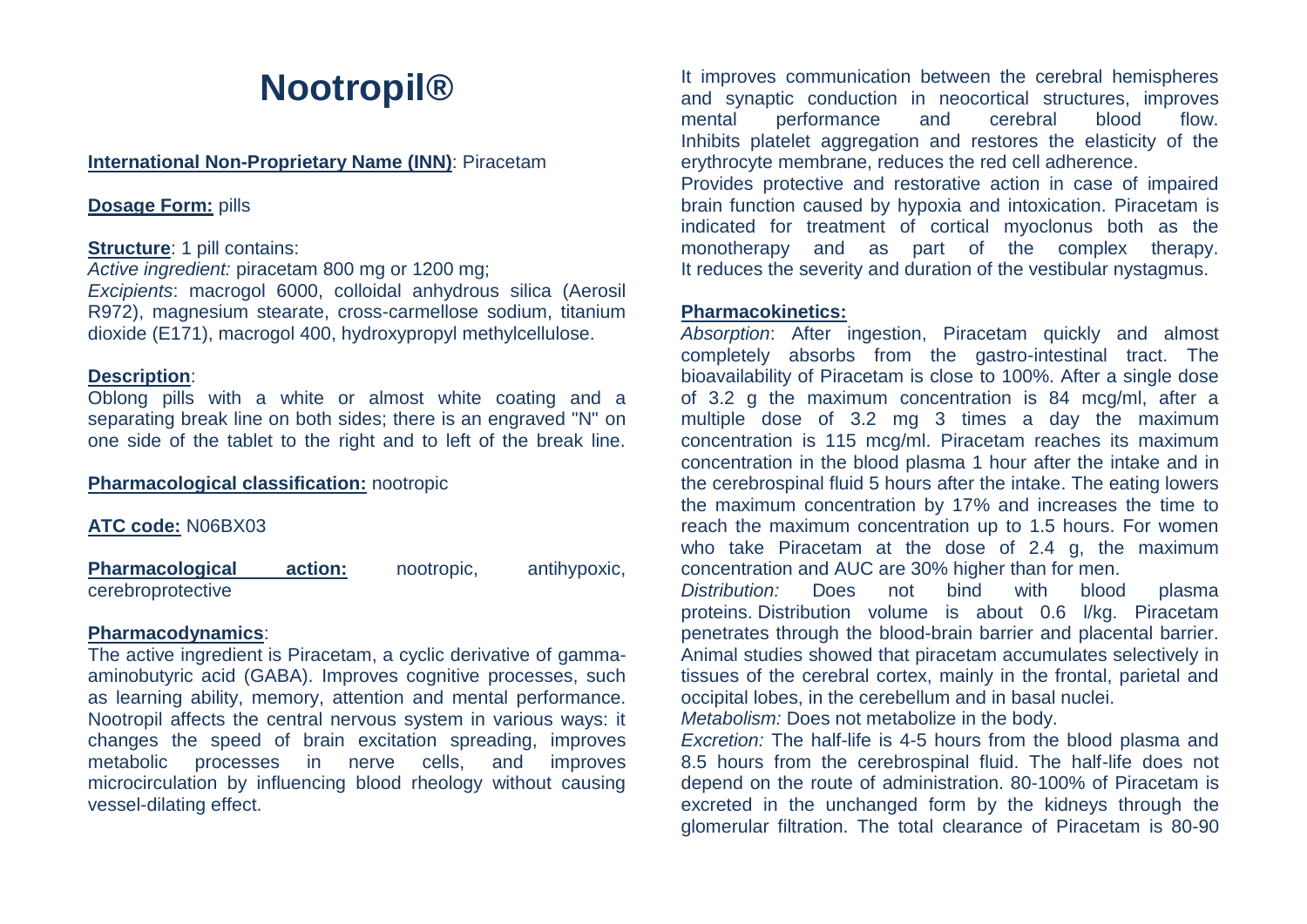ml/min for healthy volunteers. Half-life is prolonged in case of kidney failure (in case of terminal chronic kidney failure - up to 59 hours). The pharmacokinetics of Piracetam for patients with liver failure does not change.

#### **Intended uses:**

- symptomatic treatment of the psycho-organic syndrome (including elderly patients with memory loss, dizziness, reduced ability to concentrate, mood changes, behavioral disorder, gait disorder, as well as patients with Alzheimer's disease and senile Alzheimer-type dementia);

- treatment of consequences of an ischemic stroke, such as speech disorders, emotional disorders, treatment for increasing motor and mental activity;

- treatment of withdrawal syndrome and psycho-organic syndrome in case of chronic alcohol addiction;

- comatose conditions (including the recovery period), including ones after injuries and intoxications of the brain;

- treatment of dizziness and related equilibrium disorders (excluding cases of dizziness of vasomotor and psychogenic origin):

- (as a part of complex therapy) treating of low learning ability in children with psycho-organic syndrome;

- treatment of cortical myoclonia (both in the form of the monotherapy, and as part of the complex therapy);

- sickle cell anemia (as part of the complex therapy).

# **Contraindications:**

- acute cerebrovascular disorder (haemorrhagic stroke);

- terminal stage of kidney failure;
- Huntington's chorea;
- children under 1 year old (in case of solution intake);
- children under 3 years old (in case of pills intake);
- hypersensitivity to the drug ingredients;
- pregnancy and lactation.

**With caution:** hemostasis disorder, extensive surgical interventions, severe bleeding.

# **Dosage and administration:**

Oral administration (during meals or on an empty stomach with liquid).

Daily doses vary within the range of 30-160 mg/kg of the body weight. Dosage frequency is 2-4 times/day.

*Memory and intellectual disorders:* 2.4-4.8 g / day, divided into 2- 3 administrations.

*In case of the chronic psycho-organic syndrome* the drug is prescribed at a dose of 2.4-4.8 g/day during the first week, and then the patient is transferred to the maintenance dose of 1.2-2.4 g/day.

*When treating consequences of an ischemic stroke* Nootropil is prescribed at a dose of 4.8 g/day.

*When treating coma and difficulties in perception in people with brain injury*, the initial dose is 9-12 g/day, the maintenance dose is 2.4 g/day. The treatment should continue for at least 3 weeks. *When treating abstinence in case of chronic alcohol addiction* the dose of the drug reaches 12 g/day during the manifestation of the alcohol withdrawal syndrome. The maintenance dose is 2.4 g/day.

*When treating dizziness and related equilibrium disorders* the dose is 2.4-4.8 g/day.

*In case of cortical myoclonia*, the treatment starts with a dose of 7.2 g/day, every 3-4 days the dose is increased by 4.8 g/day until the maximum dose of 24 g/day is reached. The treatment continues throughout the whole period of the disease. Every 6 months attempts should be made to reduce the dose or discontinue the drug gradually reducing the dose by 1.2 g/day every 2 days. In case of lack of efficacy or a slight therapeutic effect, the treatment is discontinued.

*In case of sickle cell anemia*, the daily preventive dose is 160 mg/kg of the body weight divided into 4 intakes. During the crisis - up to 300 mg/kg intravenous.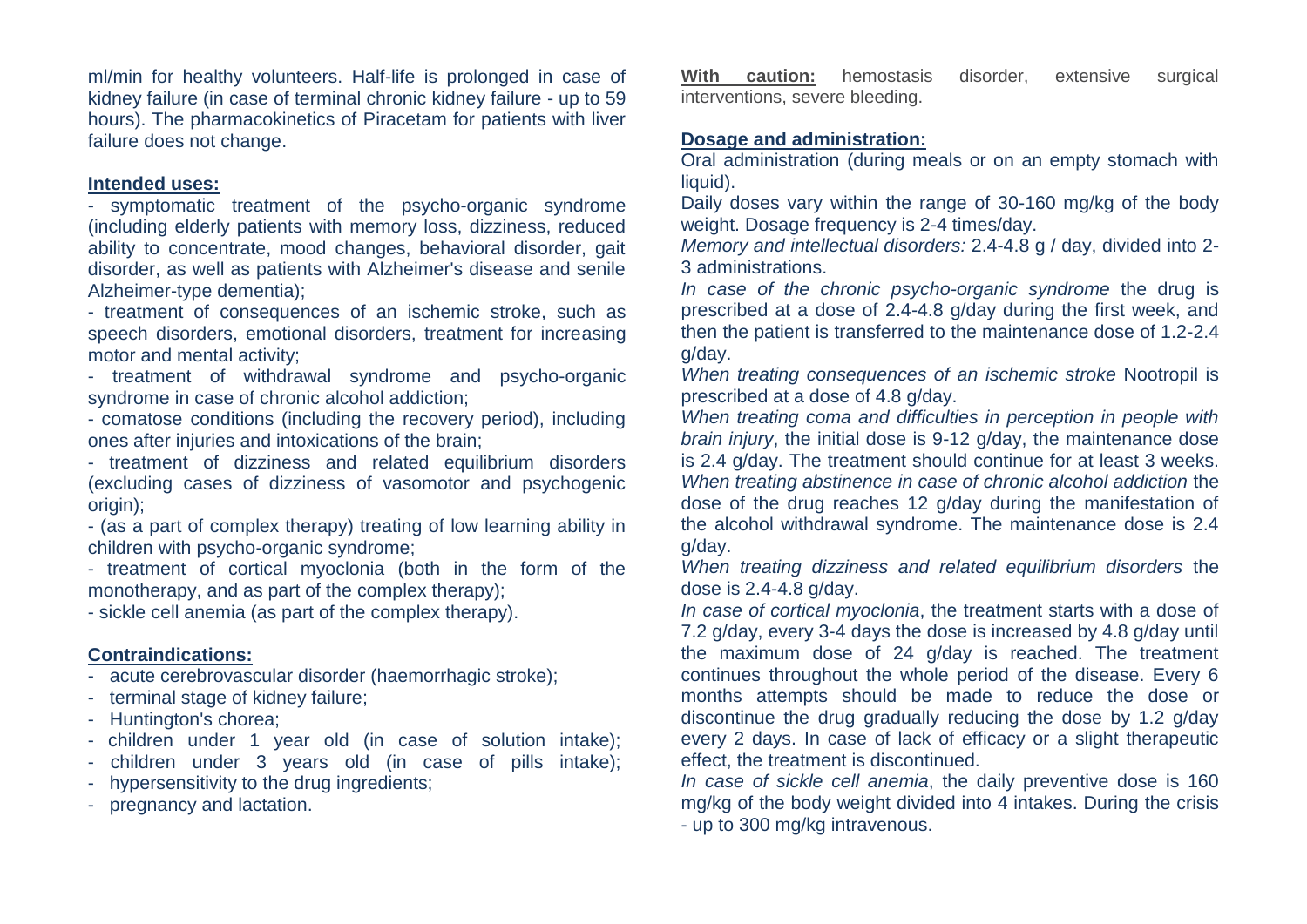*Treatment of dyslexia in children (as part of complex therapy):*  the recommended daily dosage for children from 8 years and adolescents - 3.2 g, divided into 2 administrations.

# *Special Groups of Patients*

*Kidney disorder:* The dose should be adjusted depending on the amount of creatinine clearance (see the table below).

The creatinine clearance for men can be calculated based on the serum creatinine concentration, according to the following formula:

Creatinine clearance, ml/min =  $[(140 - a<sub>ge</sub>, y<sub>ear</sub>) \times b<sub>od</sub>y$  weight, kg] / (72 × serum creatinine concentration, mg/dL)

The creatinine clearance for women can be calculated by multiplying the obtained value by a factor of 0.85.

| <b>Kidney failure</b> | Creatinine<br>clearance, ml/min | Dose regimen          |
|-----------------------|---------------------------------|-----------------------|
| Missing (norm)        | > 80                            | <b>Usual Dose</b>     |
| Light                 | 50-79                           | 2/3 of the usual      |
|                       |                                 | dose in 2-3 intakes   |
| Average               | 30-49                           | 1/3 of the usual      |
|                       |                                 | dose in 2 intakes     |
| <b>Severe</b>         | $30$                            | $1/6$ of the<br>usual |
|                       |                                 | dose in a<br>single   |
|                       |                                 | intake                |
| End-stage             |                                 | Contraindicated       |

The dose for elderly patients is adjusted in case of kidney failure. The monitoring of the functional state of the kidneys is necessary in case of the long-term therapy.

*Liver disorder:* Dose adjustment is not required for patients with the liver failure. For patients with both kidney and liver disorders, the dosing is prescribed according to the scheme (see ''Kidney disorder").

## **Side effects (rare):**

*Central nervous system disorders*: hyperkinesia (1.72%), nervousness (1.13%), drowsiness (0.96%), depression (0.83%), asthenia (0.23%). These side effects often occur in elderly patients who received the drug at a dose of more than 2.4 g/day. In some cases dizziness, headache, ataxia, balance disorder, and acute condition of epilepsy, insomnia, confusion, agitation, anxiety, hallucinations, increased sexuality are reported. *Metabolism disorders*: increase in the body weight (1.29%). *Digestive system disorders*: nausea, vomiting, diarrhea, abdominal pains.

*Dermatological reactions*: dermatitis, itching, rash, swelling. *Blood and lymphatic system*: haemorrhagic disorders.

*Immune system disorders*: anaphylactoid reactions,

hypersensitivity.

*Hearing disorders*: vertigo.

## **Overdose:**

Piracetam is a low toxic drug. When it is taken at a dose of 75 g as a solution for oral administration, dyspeptic disorders such as diarrhea with blood and abdominal pains can occur. No other special symptoms of Piracetam overdose have been reported. Treatment: immediately after a significant overdose pump the stomach or induce vomiting. Symptomatic therapy, which may include hemodialysis, is indicated. No specific antidote exists. The efficiency of hemodialysis is 50-60%.

# **Interaction with other drugs:**

No interaction of Nootropil with Clonazepam, Phenytoin, Phenobarbital, Sodium Valproate was reported.

Piracetam in high doses (9.6 g/day) increased the effectiveness of Acenocoumarol in patients with venous thrombosis: reports showed greater reduction in the level of aggregation of platelets, in fibrinogen level, in von Willebrand factors, and in blood and plasma viscosity, compared with the case when Acenocoumarol only was prescribed.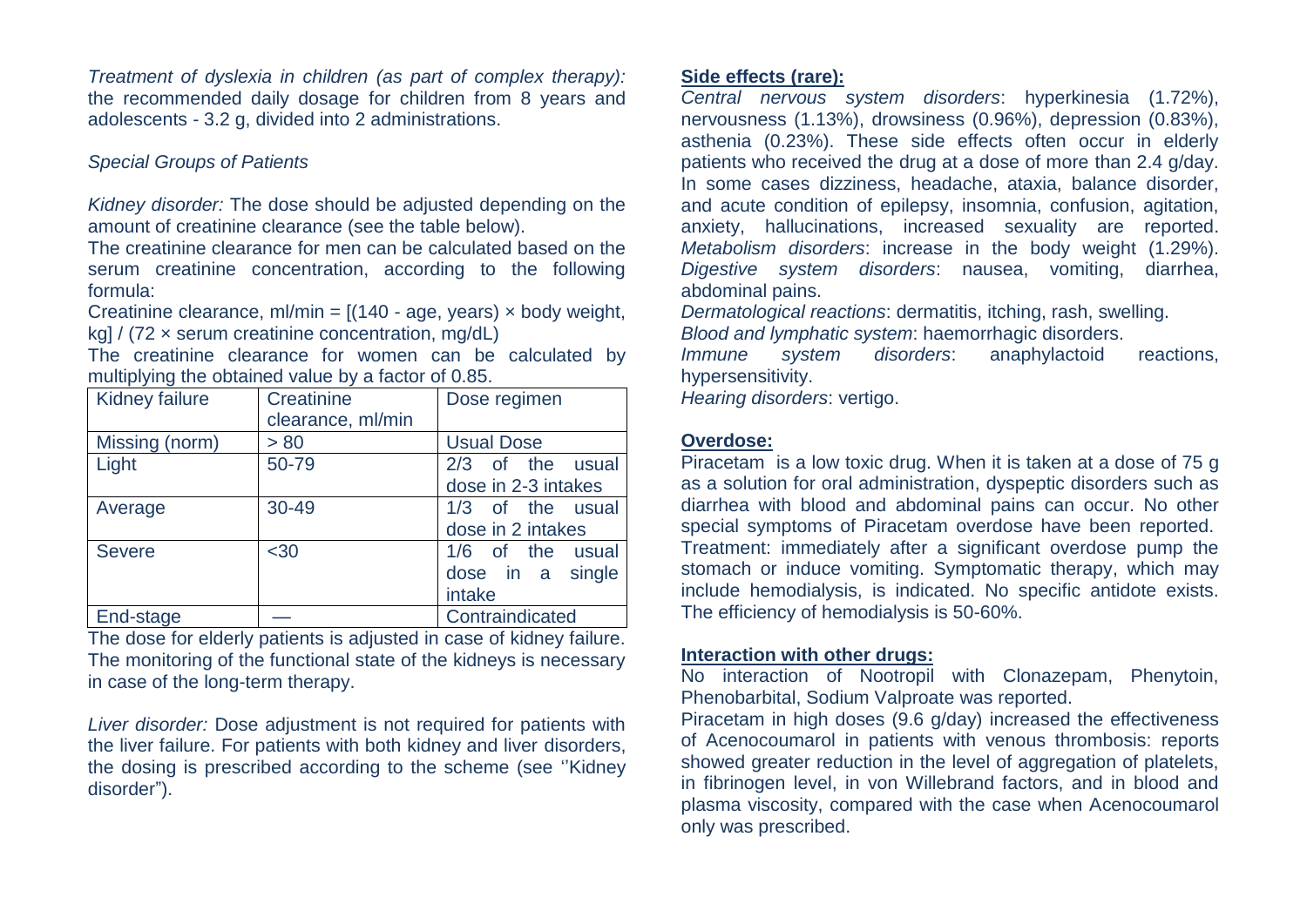The possibility of changing the pharmacodynamics of Piracetam under the influence of other drugs is low, because 90% of its dose is excreted in the urine in the unchanged form. In vitro Piracetam at concentrations of 142, 426 and 1422 μg/ml does not inhibit the activity of the isoenzymes CYP1A2, 2B6, 2C8, 2C9, 2C19, 2D6, 2E1 and 4A9/11. At a concentration of 1422 μg/ml, slight inhibition of the activity of the isoenzymes CYP2A6 (21%) and 3A4/5 (11%) is reported. However, the level of the inhibition constant (Ki) of these two isoenzymes is sufficient in case there is an exceeding of 1422 μg/ml. Therefore, metabolic interaction with other drugs is unlikely.

When Piracetam is taken at a dose of 20 mg/day, there is no changing of the maximum concentrations in the blood plasma and of the nature of the pharmacokinetic curve of antispasmatic medications (Carbamazepine, Phenytoin, Phenobarbital, valproic acid) in patients with epilepsy receiving constant doses of these medications. When Piracetam was taken at a dose of 1.6 g with alcohol, the concentrations of Piracetam and ethanol in the serum remained unchanged.

#### **Pregnancy and lactation:**

Adequate and strictly controlled studies of the safety of the use of Nootropil during pregnancy have not been conducted. In experimental studies on animals, no damaging effects on the embryo and its development (including the postnatal period) and no changes in the course of pregnancy and childbirth have been identified.

The drug should not be prescribed during pregnancy, except cases of emergency. Piracetam penetrates through the placental barrier and is excreted in breast milk. The concentration of Piracetam in newborns reaches 70-90% of its concentration in the blood of the mother. If taking of the drug is required during lactation, breastfeeding should be discontinued.

## **Influence on the ability to drive vehicles and operate mechanisms:**

Taking into account possible undesirable effects, the patient should be careful when operating mechanisms and driving vehicles.

#### **Special precaution:**

Nootropil should be taken no later than 5 pm to prevent sleep disturbances.

Due to the antiaggregant effect (see "Pharmacodynamics"), Piracetam should be prescribed with caution to patients with severe haemorrhagic disorders, risk of bleeding (for example, in case of the stomach ulcer), hemostasis disorders, haemorrhagic cerebrovascular disorders in anamnesis, to patients with surgical interference, including dental interference, to patients receiving anticoagulants and antiplatelet agents, including low-doses of acetylsalicylic acid.

When treating patients with cortical myoclonia, abrupt discontinuation of the therapy should be avoided. This can cause episode relapse.

In the treatment of sickle cell anemia, a dose of less than 160 mg/kg or an irregular administration of the drug may cause disease exacerbation.

In case of a long-term therapy of elderly patients, regular monitoring of kidney function indicators is recommended; if necessary, the dose is adjusted depending on the results of the creatinine clearance study.

Nootropil penetrates through the filtration membranes of hemodialysis apparatus.

When treating patients on the hyposodium diet, it should be noted that Piracetam pills at a dose of 24 g contain 46 mg of sodium.

**Terms of release from pharmacy:** on prescription